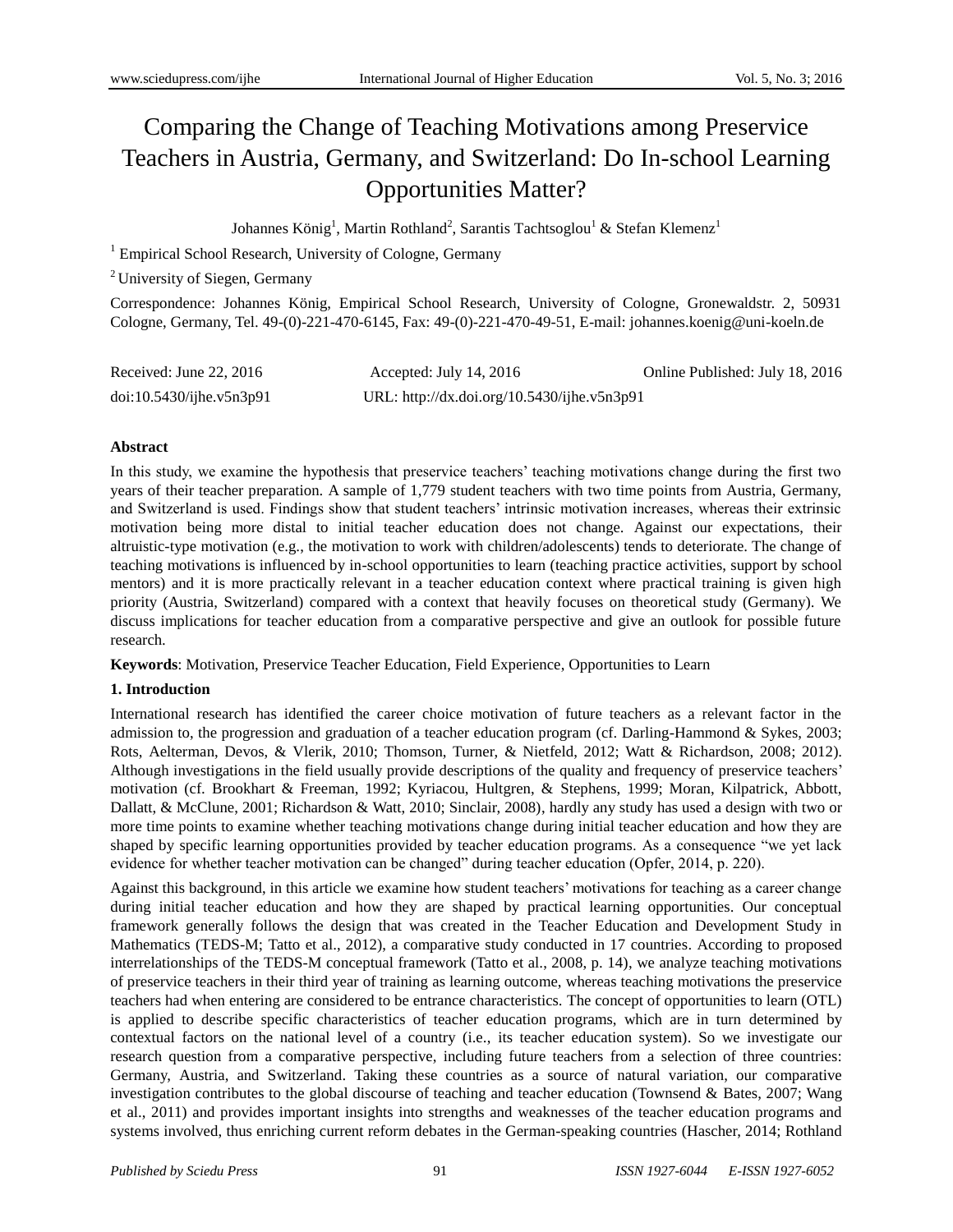## & Boecker, 2014).

## *1.2 Change of Teaching Motivations during Teacher Education*

Reviews of teaching motivation research (Rothland, 2014; Richardson, Karabenick, & Watt, 2014) show that issues of change over time have not been accounted for by empirical studies. Instead, high stability is assumed, since preservice teachers would generally hold their decision to become a teacher once they have entered initial teacher education (Rothland, 2014). As a consequence, there is a research deficit regarding the examination of how motivational characteristics of preservice teachers change (Opfer, 2014).

According to the well-known theory of vocational choice by Holland (1997; cf. Nauta, 2010), a person develops his or her vocational decisions on the basis of her personal experience gained in contexts relevant for that vocation. Following his theory, the question arises which elements of initial teacher education are relevant for providing such contexts. We assume that in-school opportunities to learn related to teaching practice (sometimes denoted as 'field experience', Tatto et al., 2012, p. 34, 'practice', Ball & Forzani, 2009 or termed as 'learning about practice in practice', Darling-Hammond et al., 2005) would be particularly important, being closer to teaching as a vocation when compared with usual coursework at university.

How future teachers' school experience may influence their teaching motivations remains an open question, though (Clift & Brady, 2005; Rothland, 2014; Richardson, Karabenick, & Watt, 2014). Motivations for teaching can result in participation in a teacher education program, and thus may be regarded as the "first step in becoming a teacher" (Sinclair, 2008, p. 81). But reflecting about one's vocational choice seems to be highly relevant even after having entered initial teacher education, since experiences the students teachers have gained previous to initial teacher education may be of limited scope. Among the various forms of experience a person gains and that contributes to his or her decision to become a teacher, the experience gained in the role of a student at school is paramount (Lortie, 1975). If initial teacher education is understood as an enterprise in which a student teacher's professional development is to be fostered, then role-taking is essential, comprising the change of a student's view on teaching and school into a more professional teacher's view. Therefore, that preservice teachers are required to self-critically re-examine their teaching career decision during school practice is an important curricular objective outlined in many teacher education programs (Arnold et al., 2011; König et al., 2014; Mayr & Rothland, 2013; Wilson, Floden, & Ferrini-Mundy, 2001).

#### *1.3 Opportunities to Learn*

Opportunities to learn (OTL) is an important concept to describe and analyze learning and development in educational contexts (McDonnell, 1995). Deriving from studies conducted by the International Association for the Evaluation of Educational Achievement (IEA) such as TEDS-M, the concept of OTL is central when investigating the impact of teacher preparation on teacher learning: It serves "as an indicator of curricular variation among countries (…) and as a representation of the diversity of content" (Tatto et al., 2008, p. 44).

Building on this, our study makes use of the OTL concept, but we specifically focus on in-school OTL. During in-school OTL student teachers are able to apply their hitherto developed teaching skills (Wilson et al., 2001). They can practice a teaching concept, deepen their understanding and apply concepts by practical activities in the classroom (Clift & Brady, 2005), and they can make use of critical thinking skills in order to become a "reflective practitioner" (Schön, 1987). The quality of such learning processes increase when support and feedback on his or her learning activities is available to the future teacher, so school-based mentoring of beginning teachers, the guidance and support of future teachers' supervisors is essential (Caires, Almeida & Vieira, 2012; Hobson et al., 2009).

Thus we assume two major components of in-school OTL are decisive for a future teachers' role-taking: Activities related to their learning process such as lesson planning, teaching, linking theory to practice, and reflecting on practice on the one side and the social interaction with mentor teachers as the representatives of the profession on the other side who help future teachers "to adapt to the norms, standards and expectations associated with teaching in general" (Hobson et al., 2009, p. 209) and thus may introduce the future teachers into a "community of practice" (Lave & Wenger, 1998).

However, how future teachers make use of in-school OTL not only depends on the requirements or the quality of a specific teacher education program, but also on their individual dispositions. For example, those future teachers who are highly motivated to work with children or adolescents will presumably also show stronger commitment when learning to practice with students at school than their fellows who might have chosen teaching for extrinsic reasons mainly (e.g., job security). As this may result in differential learning developments of future teachers during initial teacher education, in the following analysis we will make use of mediation models in which not only the impact of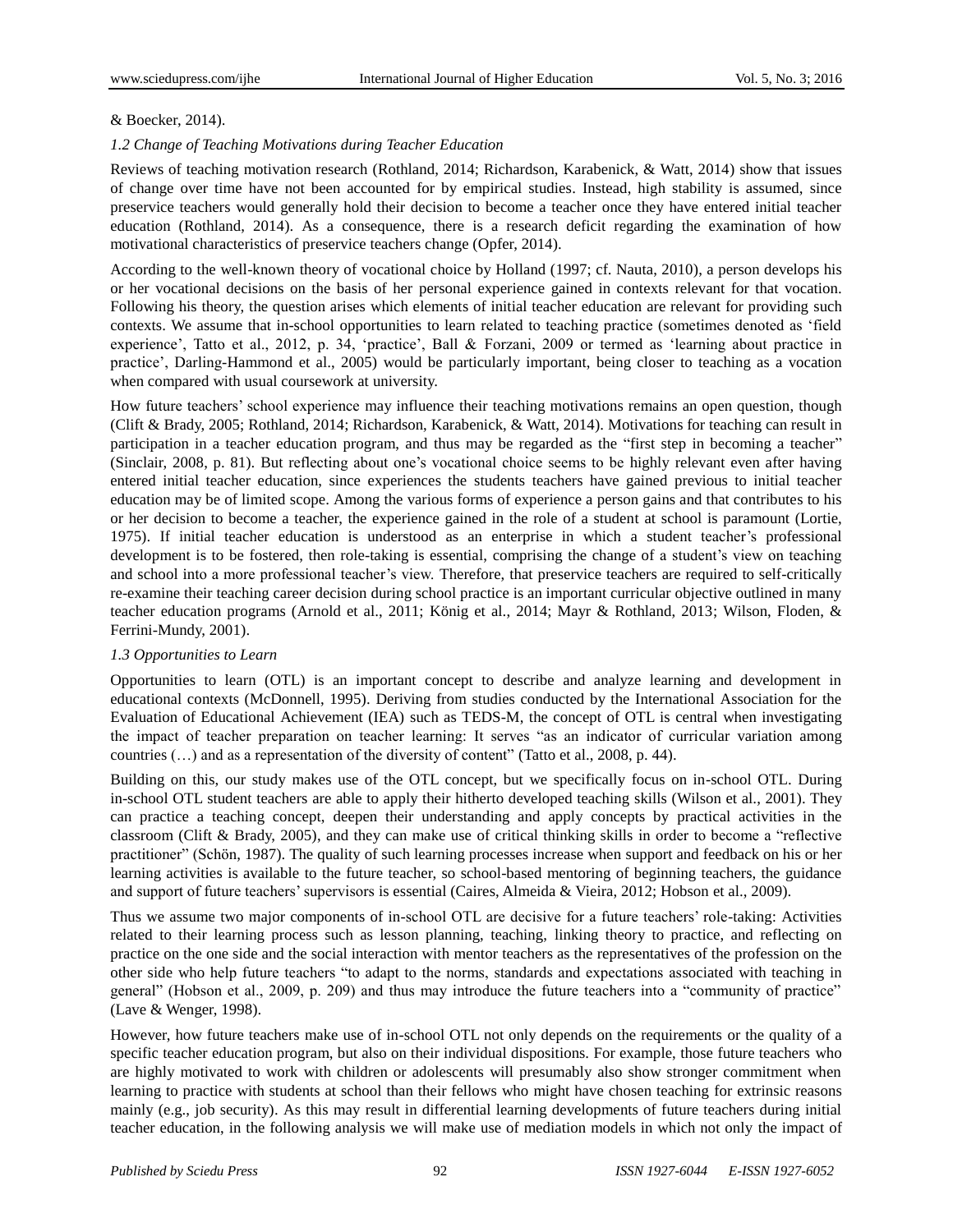OTL on the change of teaching motivations is analyzed, but which enables us to simultaneously examine the influence entry motivations have on future teachers' use of OTL, i.e., their commitment towards learning to practice.

## *1.4 Comparing Teacher Education in Austria, Germany, and Switzerland*

International comparative teacher education studies allow researchers to identify strengths and weaknesses of a teacher education system regarding its various factors such as structure, organization, content, or outcome (Blömeke & Paine, 2008; Tatto et al., 2008). Our selection of the three German-speaking countries – Austria, Germany, and Switzerland – has the great advantage that validity is supported by similar linguistic and cultural background. However, since teacher education differs across Austria, Germany, and Switzerland in the way in-school OTL during initial teacher education are designed and provided, a comparison of how preservice teachers' teaching motivations change in association with the three countries' in-school OTL is of great interest. Since the theory-practice relationship in teacher education is a fundamental discussion in other countries as well (Clift & Brady, 2005; Wilson et al., 2001), the comparative investigation of future teachers' school experience and teaching motivations also contributes to the global discourse of teaching and teacher education (Townsend & Bates, 2007; Wang et al., 2011).

Future teachers in the German-speaking countries are provided with in-school OTL as early as during the first two years of initial teacher education. However, whereas in Germany school experience is limited to two or three practical elements with a duration of a few weeks only during that time (due to the split into a first phase at university with heavy focus on theory and a subsequent second practical phase (also called induction) in which future teachers have to teach regularly at school), the majority of preservice teachers in Austria and Switzerland have in-school OTL right from the beginning when they enter initial teacher education and to a far larger extent. Especially the teacher training colleges that do not differentiate into two phases due to a comparatively short initial teacher training (three years) offer teacher education programs in which theoretical learning is strongly linked to teaching practice in schools. Empirical evidence for these differences was shown in a recent analysis of curricular requirements of programs provided by 44 teacher education institutions in Germany, Austria, and Switzerland (Arnold, 2014). Two findings are of particular interest for our study: First, by average, the number of practical units is higher in Austria and Switzerland than in Germany. Second, in Switzerland, curricular requirements related to teaching responsibilities are higher than in Austria or Germany.

We assume that such differences in in-school OTL influence how student teachers explore and qualify their career decisions. More specifically, we assume that the three countries differ with regards to how much field experience is regulated during the bachelor's program, ranging from a 'sink or swim' process in programs with heavy focus on theory (Germany) to a more directed approach where programs are much more orientated towards practical training (Austria) and even higher teaching responsibilities (Switzerland). Findings from such a comparison will enrich current reform debates on the improved integration of practice in initial teacher education currently led in Germany, Austria, and Switzerland (Bosse et al., 2012). Moreover the results will provide empirical evidence to the internationally highlighted importance of field experiences in teacher preparation (Darling-Hammond et al., 2005).

#### *1.5 Research Question and Hypotheses*

We assume that preservice teachers' motivation for choosing teaching as a career change during initial teacher education due to experiences they gain through in-school opportunities to learn. The major implication of this expected overall result will be to learn that teaching motivations are dynamic and part of future teachers' professional learning process rather than fixed to the time point only when student teachers enter their program. To investigate this on a more detailed level, we raise three questions:

- 1) Do teaching motivations change?
- 2) Do in-school opportunities influence teaching motivations?
- 3) Do teaching motivations that the future teachers have when entering initial teacher education influence the way they make use of in-school OTL?

In order to investigate teaching motivations, we refer to the well-known framework "Factors Influencing Teaching as a Career Choice" (FIT-Choice) developed by Watt and Richardson (2008; Richardson & Watt, 2014). It is a model which is founded on expectancy-value theory and the international state of research on future teachers' motivations for choosing teaching as a career. The model consists of several factors that specifically influence future teachers' decision to become a teacher (Figure 1).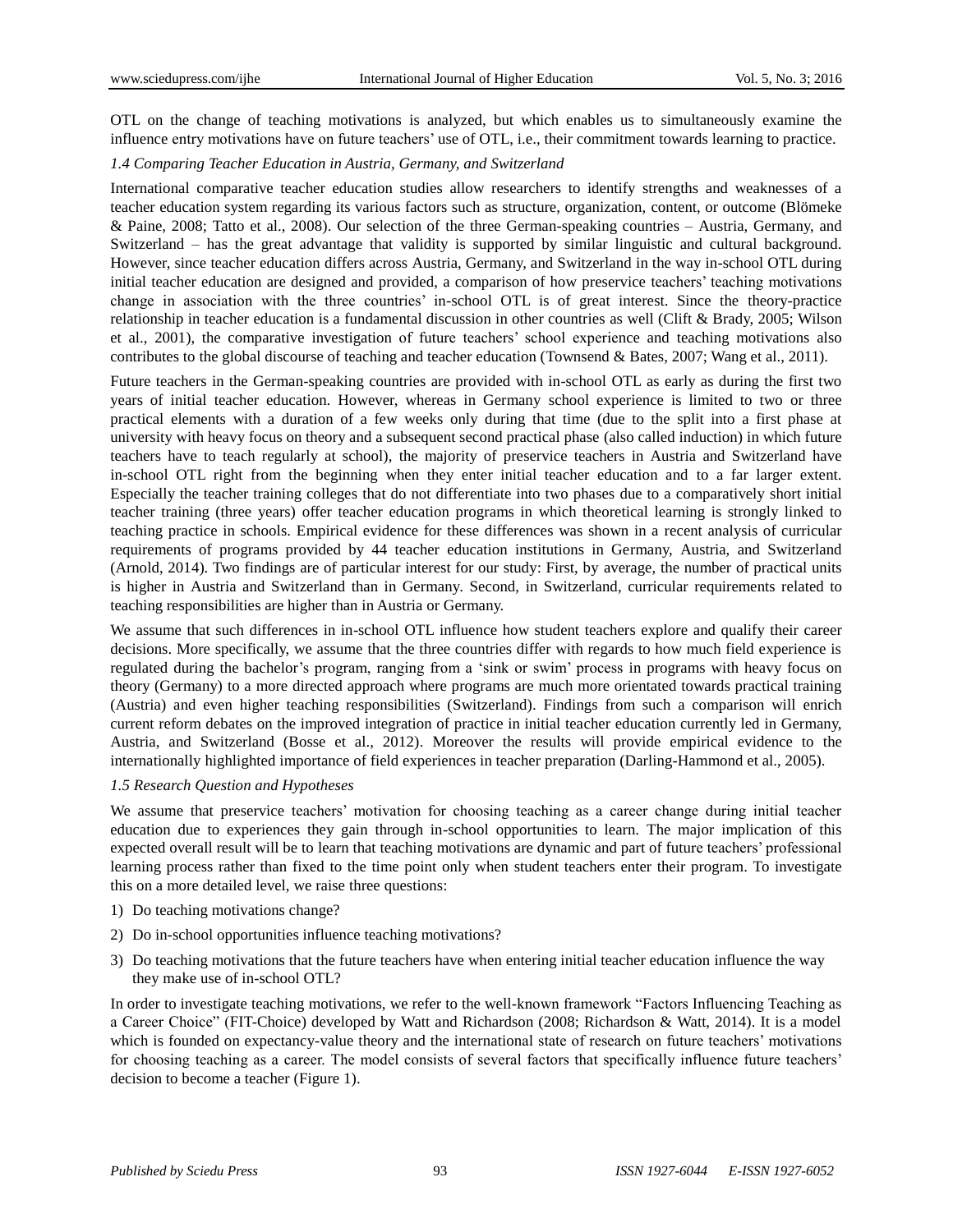

Figure 1. The FIT-Choice theoretical model (Richardson & Watt, 2010, p. 151)

We focus on eight motivational factors that we assign to intrinsic, extrinsic, and altruistic-type motivations as the most frequently investigated teaching motivations (see Table A2 in the Appendix): Intrinsic and extrinsic motivation comprise two factors each (intrinsic motivation: "intrinsic value", "perceived teaching ability"; extrinsic motivation: "job security", "time for family"), whereas altruistic-type motivation consist of four factors ("shape future", "enhance social equity", "make social contribution", "work with children/adolescents"). In our study, we use the following hypotheses related to the three research questions:

(1) Reflecting about one's own teaching motivation is a curricular requirement for student teachers. For this, role-taking is necessary. We hypothesize that those motivations should change which are close to initial teacher education and the typical vocational challenges such as "perceived teaching ability" (as part of intrinsic motivations) or "work with children/adolescents" (as part of altruistic-type motivations) (we denote this as hypothesis 1a, in the following abbreviated as H1a). In contrast, distal motivations such as "time for family" (as part of extrinsic motivations) should hardly change (H1b).

(2) Learning to practice during in-school OTL activates the student teacher, since it is closely related to the act of teaching, i.e., close to what they are motivated for genuinely. On a detailed level however, when considering the various teaching motivations, we assume that intrinsic teaching motivations, but also altruistic-type motivations should be associated with the experiences future teachers gain during their in-school OTL.

Intrinsic teaching motivations are considered to be "the main focus of several models in the motivation literature" (Richardson & Watt, 2014, p. 5). They are "emphasized as major influences within the expectancy-value framework" (p. 8). Consistently, the two intrinsic factors "perceived ability" and "intrinsic value" were among the highest-rated motivations for choosing teaching as a career in previous studies (Rothland, 2014; Richardson & Watt, 2014; Watt et al., 2012). To foster future teachers' "perceived teaching ability" is one of the main goals of in-school OTL (Wilson et al., 2001) with the possible consequence of an increase of their "intrinsic value" for teaching. Thus we assume indicators for in-school OTL such as future teachers' learning activities and mentoring lead to an increase of "perceived teaching ability" and "intrinsic value" (H2a).

Altruistic-type motivations, denoted as "social utility values" – a higher-order value construct in the integrative FIT-Choice model (see Watt & Richardson, 2008) comprising the four teaching motivations "shape future of children/adolescents", "enhance social equity", "make social contribution", and "work with children/adolescents" (see Figure 1 and Table A2) – obviously are highly endorsed motivations of young people choosing teaching as a career (Rothland, 2014; Watt et al., 2012). However, there is the question to what extent initial teacher education is capable to foster such motivations during the first three years. Compared with the coursework at university, in-school OTL provide the unique option for future teachers to come in personal contact with children or adolescents at school. This kind of social interaction should influence altruistic-type motivations, at least as long as it helps future teachers to build on and confirm their choice for teaching as a career. We assume that future teachers who make extensively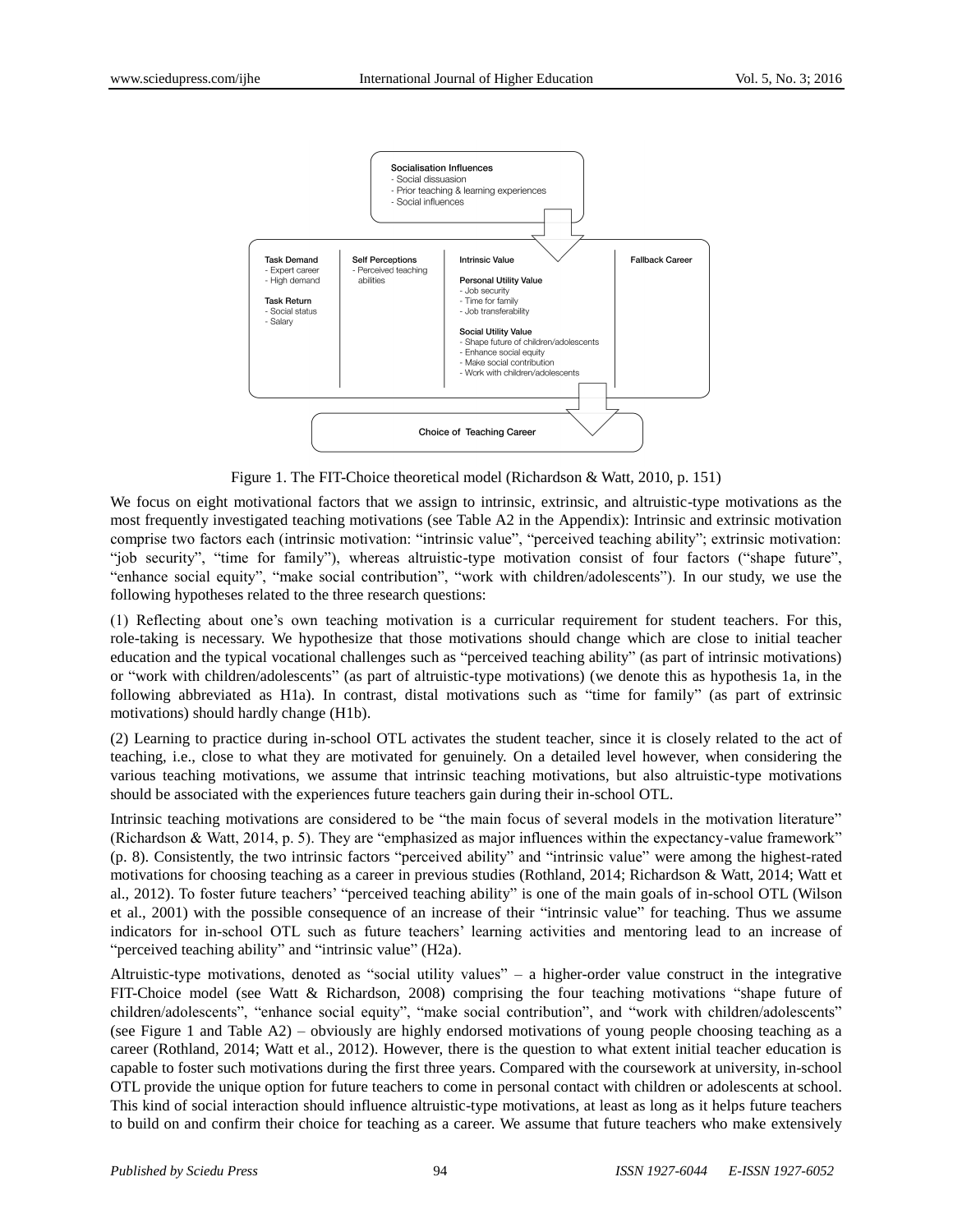use of such OTL will report an increase of their altruistic-type motivations, whereas those who are less committed with their practical learning activities will draw a distance or experience a loss of altruistic-type teaching motivations, also possibly because they realize their former agreement was partly illusionary (H2b).

Extrinsic motivations such as "job security" or "time for family" should, by contrast, not be shaped by in-school OTL (H2c). These teaching motivations are too distal from the general objectives of initial teacher education and the specific curricular requirements future teachers have to fulfill during in-school OTL.

Due to differences between Austria, Germany, and Switzerland in the way how in-school OTL is provided and organized, we assume the influence of OTL on teaching motivations increases with the priority a teacher education program gives to in-school OTL. Since, right from the start, teacher education in Austria and Switzerland is much more focused on learning to practice than teacher education in Germany we assume stronger effects for Austria and Switzerland than for Germany. Additionally, due to the requirement of increased teaching responsibilities for student teachers in Switzerland as analyzed on the program level (Arnold, 2014), we also expect stronger effects for Switzerland when compared with Austria (H2d).

(3) While future teachers' teaching motivations are likely to be mainly related to the point of time when entering teacher education, it is highly important to examine the extent to which such motivations have an influence on future teachers' professional development during initial teacher education. Future teachers with relatively strong intrinsic teaching motivations and being interested to work with children might make use of teacher education opportunities to learn to a larger extent than their fellow students who show high extrinsic values. So we assume positive effects of beginning student teachers' intrinsic teaching motivations and altruistic-type motivations, whereas we assume negative effects of extrinsic motivations on the indicators we use to capture future teachers' in-school OTL (H3).

## **2. Method**

## *2.1 Participants*

The data set derives from the comparative study Change of Teaching Motivations and Acquisition of Pedagogical Knowledge during Initial Teacher Education (EMW – *Entwicklung von berufsspezifischer Motivation und pädagogischem Wissen in der Lehrerausbildung*). With the support of a network of about 40 research partners from Germany, Austria, and Switzerland preservice teacher cohorts who started in winter term 2011 were sampled at two time points (T1: Autumn 2011, T2: Autumn 2013). 6,601 student teachers from 31 universities/teacher training colleges were sampled at the first time point, representing a population of nearly 50,000 preservice teachers at the beginning of their teacher education (König et al., 2013). In the institutions of the research partners, student teachers were surveyed during compulsory lectures thus preventing self-selection during participation. However, the panel sample used in the analysis presented here refers only to 1,779 student teachers who could be followed up to participate at T2, when they were in their last year of their 3-years bachelor's program. They come from 19 universities/ teacher training colleges (see, for more details, Table A1 in the Appendix), where research partners were able to reliably survey student teachers. Within these 19 institutions, a total of 39 programs were represented by the student teachers surveyed allowing them to pursue a primary school teaching career, a secondary school teaching career, or other types of teaching careers (e.g., special needs education), thus covering a broad heterogeneity of program types in each country with the exception in Switzerland where primary and secondary level from one institution was covered only. By average, 46 student teachers represent one program  $(SD = 44)$ .

#### *2.2 Instruments*

#### 2.2.1 Teaching Motivations

The German translation of the FIT-Choice scale inventory documented by Watt et al. (2012) was used. We focus on eight motivational factors that we assign to intrinsic, extrinsic, and altruistic-type motivations (see Table A2) as the most frequently investigated teaching motivations. These motivations were measured by a total of 24 items which future teachers surveyed had to respond to after the introductory sentence  $I$ , chose to become a teacher because ..." (T1) and "I want to become a teacher because…" (T2). Item response options ranged from 1 ("not at all important") to 7 ("extremely important"). Confirmatory factor analysis was carried out for each time point with acceptable model fit (T1:  $\chi^2$ /df = 3.11, p < .001, CFI = .911, RMSEA= .060, SRMR = .059; T2:  $\chi^2$ /df = 3.44, p < .001,  $CFI = .904$ , RMSEA = .065, SRMR = .061) giving evidence for the FIT-Choice inventory structure in our sample. Due to high inter-correlation of factors, the items measuring "shape future", "enhance social quality", and "make social contribution" were taken together to measure one latent variable only (hence in the following denoted as "shape future/ Enhance social equity/ Make social contribution"). Table A2 in the Appendix contains results on scale reliability and item examples.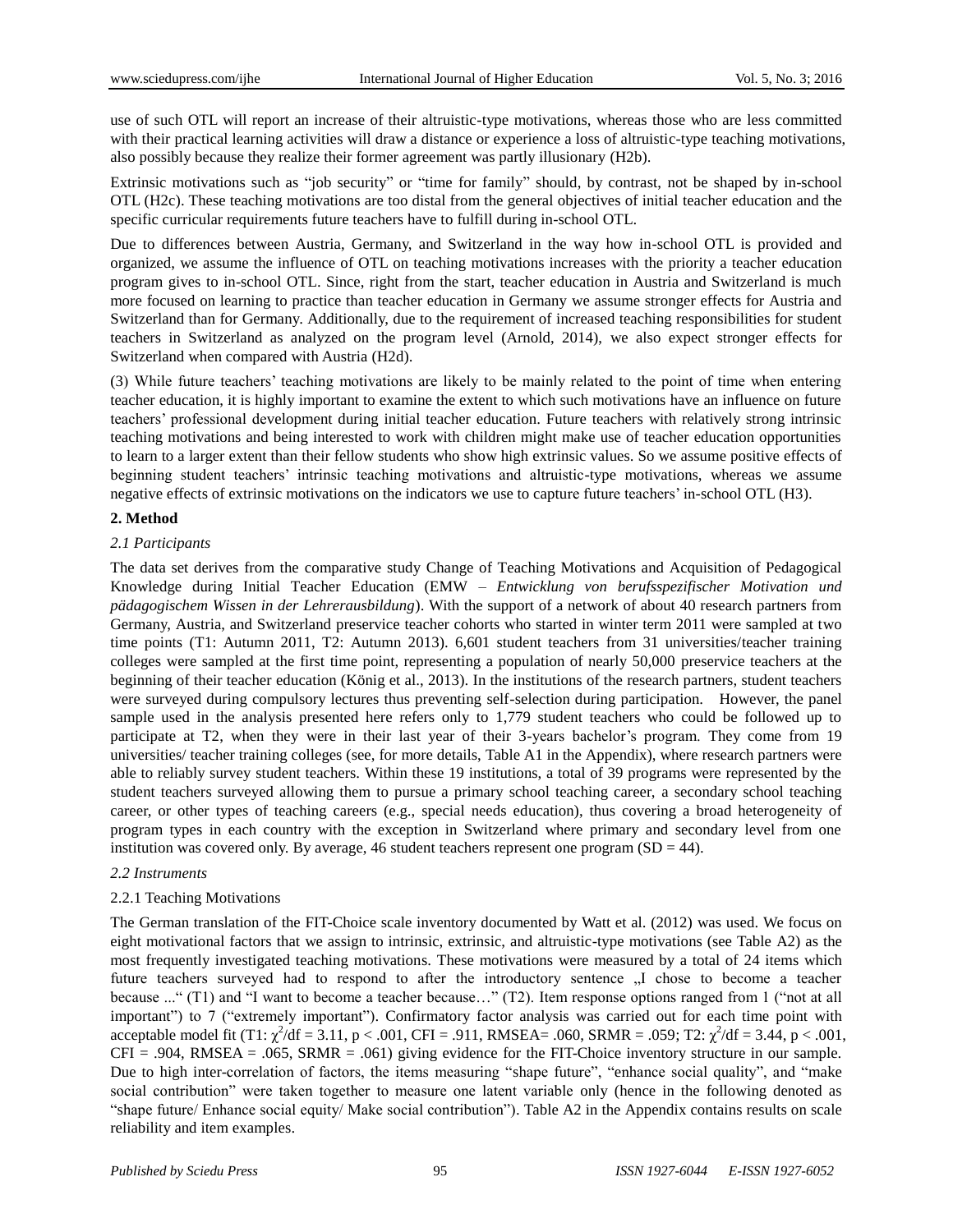## 2.2.2 In-School Opportunities to Learn

The measurement instrument we apply had been developed for cross-national comparisons in the EMW-study. It comprises activities conducted and school-based mentoring. Some of its items were derived from TEDS-M (Tatto, 2013) and modified, but the majority was specifically developed anew for the present study. This process included two pilot studies and several item reviews in which teacher education experts from all three countries participated, providing evidence on construct, curricular, and criterion validity (König et al., 2014; König & Klemenz, 2015).

Preservice teachers' activities were captured with four scales, each of them comprise several items: lesson planning (12 items,  $\alpha = .83$ , e.g., "I have formulated learning goals aligned to the curriculum."), teaching (31 items,  $\alpha = .90$ , e.g., "I have checked attendance.", "I have handed on differentiated activities to the students.", "I have told students how to self-evaluate their learning."), linking theories to situations (11 items,  $α = .83$ , e.g., "I have observed teaching methods that I have learned at my university/teacher training college course."), and reflecting on practice (11 items,  $\alpha$ = .78, e.g., "I have analyzed my teaching", "I have drawn conclusions for future teaching."). Items were introduced using the initial question "During your in-school OTL have you conducted the following activities?" and student teachers had to answer with "Yes" (coded as 1) or "No" (coded as 0) which results in scale scores ranging from 0 to 1.

School-based mentoring was captured by four items that had to be rated on four-point Likert scales ranging from "strongly disagree" (coded as 1) to "strongly agree" (coded as 4). Items were prompted by the initial question "Have you gained the following experiences during your in-school OTL?" and examples of items are "A teacher has posed questions to me about my teaching that inspired me to reflect on practice." and "A teacher has shown me possible ways of how to improve my teaching."

## 2.2.3 Background Variables

To account for individual characteristics of future teachers in the following analysis, we control for demographics (age, gender), Grade Point Average (GPA) as an indicator for cognitive ability, ranking from "1" (very good) to "4" (sufficient), and the social status, which is operationalized using the highest occupational status that exists among a future teacher's parents (HISEI, following the concept of International Socio-Economic Index of Occupational Status by Ganzeboom, de Graaf, & Treiman, 1992).

#### *2.3 Data Analysis*

First, we use a paired-sample t-test to test if the means in the teaching motivations are significantly different between T1 and T2. Practical relevance will be indicated with Cohen's d (Cohen, 1988) allowing us to answer our first research question. Second, stability will be analyzed on the level of latent constructs and by applying path modelling (see Figure 2, upper part). Third, when we examine hypothesized relationships between in-school OTL and teaching motivations we extend the stability model by OTL-indicators and thus alter it into a mediation model (see Figure 2, lower part) which allows us to simultaneously generate findings for examining our second and third research questions. Whereas with our second research question we ask for path coefficients denoted as c in Figure 2, with our third research question we ask for path coefficients denoted as b. In order to specify mediation models for each teaching motivation and for each of the OTL-indicators (i.e., activities on the one hand, mentoring on the other hand), we use OTL measures on a latent variable level. For this, the four activities scales are used as manifest variables to model the latent variable "activities", whereas the four items measuring mentoring are used as manifest variables to model the latent variable "mentoring".

Using the software Mplus (Muthén & Muthén, 1998-2010), countries are specified with the multigroup-analysis option, whereas stratification of sample (i.e., institutions such as university/teacher training college and teacher education programs) is specified via the complex-type analysis option. Missing data is handled by using the full information maximum likelihood option, i.e., a model-based imputation procedure implemented in Mplus (Muthén & Muthén, 1998-2010).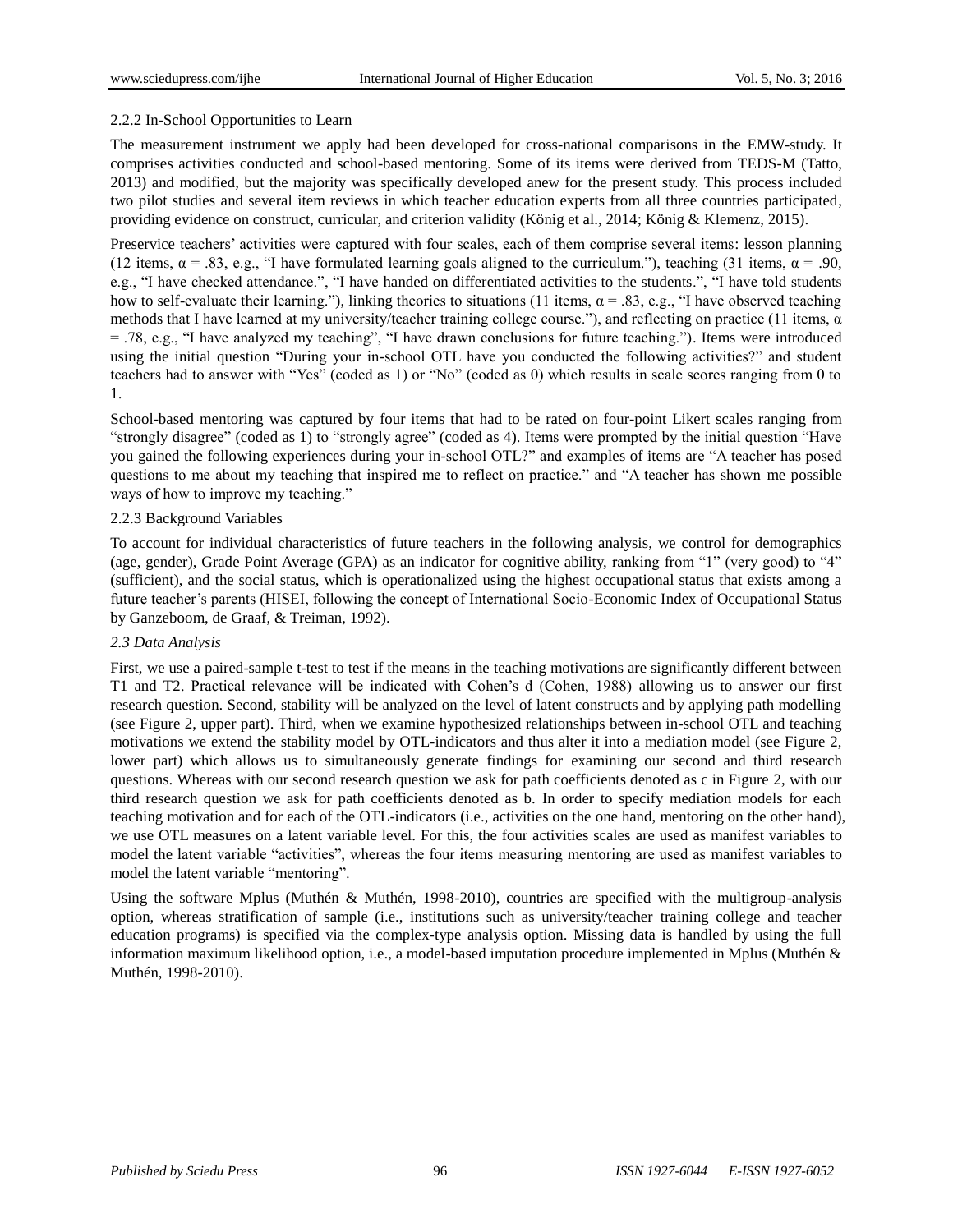

Learn

Figure 2. Model of Stability (upper part) and Mediation Model (lower part)

#### **3. Findings**

## *3.1 Change of Teaching Motivations*

There is an increase of preservice teachers' "intrinsic value" in mean differences with practical relevance in Austria and Switzerland (indicated with Cohen's  $|d| \ge 0.20$ ; cf. Cohen, 1988). Moreover, in Switzerland future teachers report an increase in "perceived teaching abilities", but a decrease in the altruistic-type motivations (factors "shape future", "enhance social equity", and "work with children or adolescents"), which is also practically relevant. As previously assumed, motivations distal to initial teacher education (factors "job security" and "time for family") do not change to the extent of practical relevance in any country. Although mean differences in Germany are statistically significant, they are not practically relevant ( $|d| < .20$ ). Table A3 in the Appendix contains further statistical results for teaching motivations at the two time points.

#### *3.2 Stability of Teaching Motivations*

To examine stability of teaching motivations on a latent variable level, we specified stability models as illustrated in the upper part of Figure 2 using structural equation modelling. Correspondingly, Table A4 in the Appendix contains the details of the latent path coefficients for teaching motivations at T2 regressed on T1, which were controlled for student teachers' age, gender, GPA, and HISEI. The majority of the teaching motivation stability is in the midrange (between .49 and .65). By contrast, relatively high stability can be found in Germany for the intrinsic career value (.82) and in Switzerland for the extrinsic motivation to have time for family (.76). Relatively low stability can be found in Switzerland for perceived teaching ability (.44) and intrinsic career value (.39).

#### *3.3 Differences in In-school OTL by Country*

To provide an analysis of differences in in-school OTL by country, mean differences of the preservice teachers were examined (see Table A5 in the Appendix for details). On each scale, preservice teachers in Switzerland agreed more strongly than those in Austria, whereas preservice teachers in Germany showed lowest agreement. These country mean differences are practically relevant as shown by a variance component analysis (Table A6). Between 14 and 34 percent variation can be explained by country, whereas program characteristics within university or teacher training colleges are very small (between 1 and 3 percent). This finding gives reason to look at country-specific relations between OTL and motivations.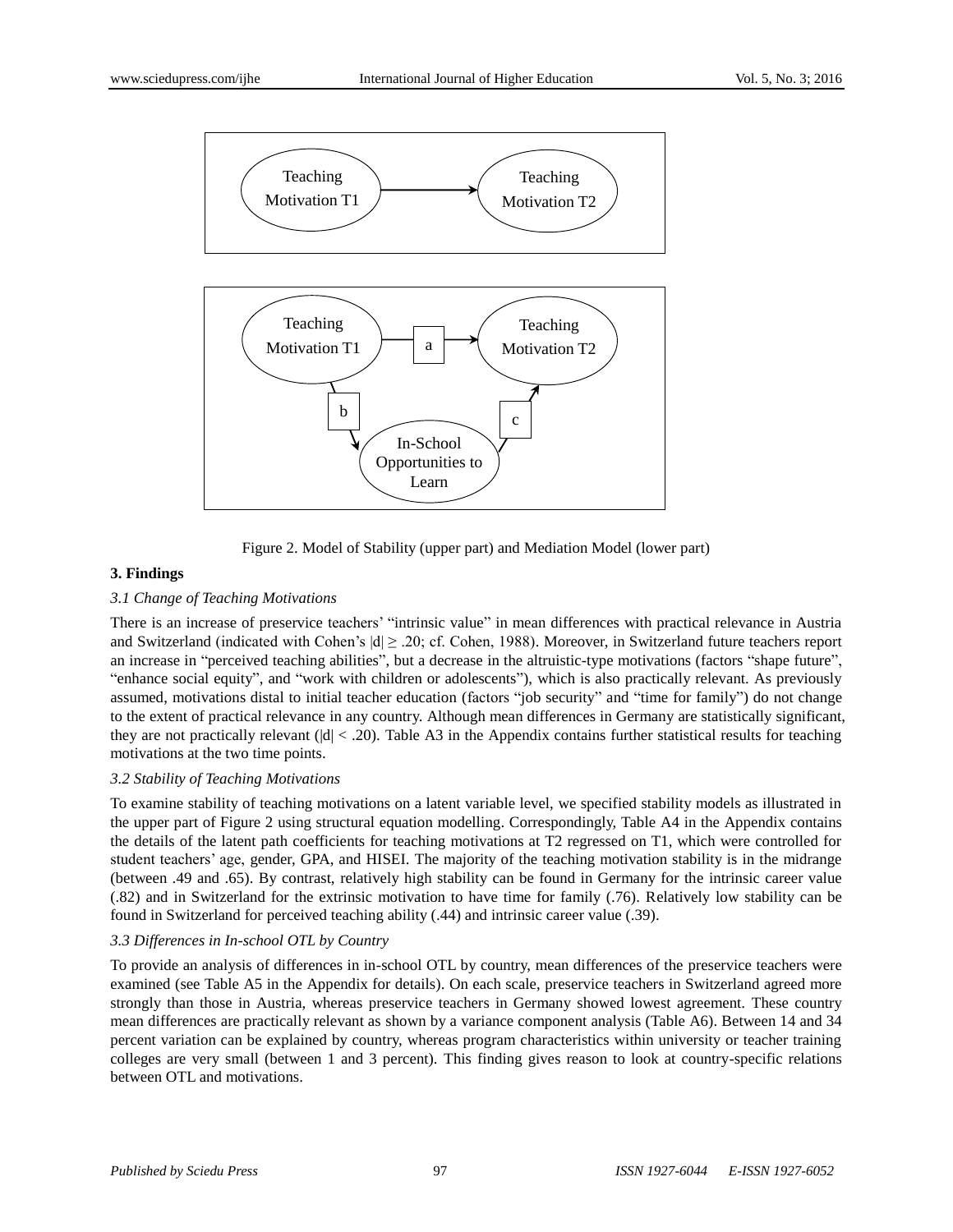## *3.4 Teaching Motivations and In-school OTL*

The stability models were extended by OTL indicators and thus altered into mediation models as illustrated in the lower part of Figure 2 in order to examine our second and third research questions. As illustrated in Figure 2, path "a" is the specific teaching motivation at T2 regressed on T1, path coefficient "c" is the effect the activities or mentoring have on the change of teaching motivation, whereas path "b" shows how teaching motivations at T1 may influence preservice teachers' report on how they have carried out activities or the extent to which they have been mentored. Findings for the first two factors "perceived teaching ability" and "intrinsic value" are presented in Figure 3 accordingly. All findings are documented in Table A7 and A8 in the Appendix.

Regarding our second research question, findings show a higher amount of activities of future teachers obviously strengthen their "perceived teaching ability" (.18/.10/.33) and foster their "intrinsic value" (.11/.13/.28), especially in Switzerland (Figure 3 and Table A7). However, their effects on enhancing altruistic-types of motivation for teaching are scarce (Table A7). A statistically significant effect can be found in the German sample, but the coefficient is low  $(β < 1)$ . Moreover, mentoring helps future teachers to enhance their "perceived teaching ability" (.21/.14/.14, with an exact  $p = .095$  in the Swiss sample) and their "intrinsic value"  $(.17/.21/.28)$  (Figure 3 and Table A8). Similarly, there are slight effects on altruistic-type teaching motivations for the Austrian sample (.14/.16) (Table A8). Extrinsic teaching motivations ("job security", "time for family") are not statistically significantly influenced by OTL measures (with the tiny exception of "time for family" in Austria).

With regards to our third research question, in Germany and Austria we find teaching motivations influence the amount of activities. Future teachers report having carried out a larger amount of activities during in-school OTL if they had entered initial teacher education with higher perceived teaching ability (.17/.19), higher intrinsic career value (.27), or higher altruistic motivations such as working with children/adolescents (.14/.19) or the comprising factors (.15/.19). A higher level of teaching motivation such as intrinsic career value (.17/.19) – in Austria also perceived teaching abilities  $(0.14)$  and work with children/adolescents  $(0.17)$  – also seems to help them to receive a higher level of support through mentor teachers. No such effects can be found for the Swiss sample.



Note: \* p < .05 \*\* p < .01 \*\*\* p < .001

Figure 3. Path coefficients by country (Germany, Austria, Switzerland) for mediation models including teaching motivations and in-school OTL (controlled for age, gender, GPA, and HISEI)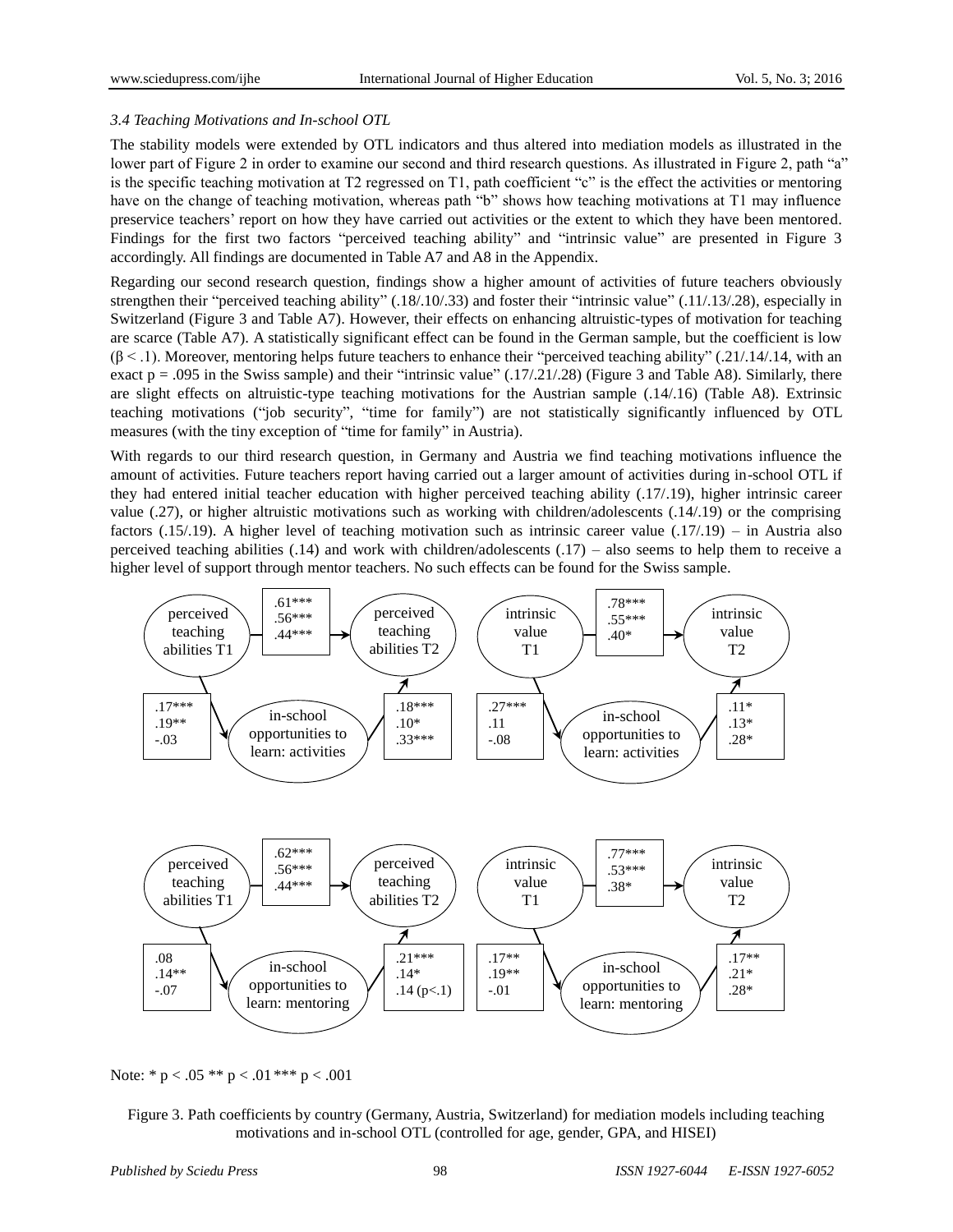## *3.5 Summary of Results*

In our study, we asked whether student teachers' motivations for choosing teaching as a career change during initial teacher education and whether motivations are shaped by in-school OTL they had been exposed to.

Regarding our first research question, as we had hypothesized, teaching motivations change during the first two years of initial teacher education: Motivations proximal to initial teacher education such as "perceived teaching ability" or "intrinsic value" increased (H1a), whereas the distal ones such as "time for family" did not change (H1b). However, H1b could only be confirmed for Switzerland and partly Austria, where we have not only statistically significant mean differences, but also mean differences with practical relevance. Moreover, in contrast to our hypothesis (H1a) we found that altruistic-type motivations decrease, though with practical relevance only in the sample of Swiss future teachers.

Findings related to our second research question show that intrinsic motivations ("perceived teaching ability", "intrinsic value") are effected by OTL measures capturing activities and support by mentors thus confirming our hypothesis (H2a). Student teachers who report having conducted a higher amount of activities in the practical setting and having received a higher amount of support by a mentor positively change their intrinsic motivation for teaching as a career. This finding could be replicated in all three German-speaking countries, whereby in the Swiss sample with regression coefficients of .33/.28, activities seem to be particularly influencing the increase of intrinsic motivation factors. This, but also the practically relevant changes in teaching motivations in the Swiss sample, partly matches our hypothesis (H2d) with which we had assumed stronger effects for Switzerland.

Moreover, we see that extrinsic motivations that are distal to initial teacher education ("job security", "time for family") are virtually not effected by in-school OTL, which confirms our hypothesis (H2c). Altruistic-type motivations such as "work with children/adolescents" are also effected by OTL measures (H2b), but this is only the case in the samples for Germany and Austria and predominantly restricted to mentoring.

Regarding our third research question, we see our hypothesis according to which entrance motivations would influence the amount of activities conducted or the mentor support perceived partly confirmed for Austrian and German preservice teachers (H3). Especially high "intrinsic value" among student teachers influences their commitment to conduct activities in in-school OTL.

#### **4. Discussion**

Our findings provide evidence that teaching motivations can change during initial teacher education and that they can be influenced by in-school OTL. Although effects are weak, this strengthens our overall assumption that teaching motivations are not just fixed to the time point when entering initial teacher education. Our study shows that teacher preparation matters for the change of student teachers' career choice motivation.

The main finding related to the change of the two factors "intrinsic value" and "perceived ability" generally confirms that among the various motivations of future teachers, intrinsic motivation is of great significance (Richardson & Watt, 2014). However, whereas changes in the German sample are not practically relevant and in the case of the Austrian sample changes have a certain tendency only, in the Swiss sample the changes are more relevant, but with a small effect. So it seems that under the circumstance a teacher education program gives high priority to in-school OTL and requires relatively high teaching responsibility such as in Switzerland, motivations are more likely to be shaped. An explanation for this could be that higher teaching responsibility and professional support by mentors as reported by the Swiss preservice teachers (cf. Table A5) allows future teachers to be more satisfied with basic needs for autonomy and competence, both of which are decisive for developing interest and motivation according to the self-determination theory (Ryan & Deci, 2000). Thus the increase in intrinsic teaching motivations effected by in-school OTL can be regarded as part of future teachers' professional development. Presuming that it is one of the goals of initial teacher education to foster preservice teachers' motivational development, an increase in intrinsic motivation for teaching as a career can be interpreted as evidence for teacher education effectiveness (Blömeke, Suhl, & Kaiser, 2011). This is even strengthened when taking into account that research on teacher motivation has identified teachers' intrinsic motivation positively contributes to a teacher's performance in class and other outcomes (Kunter & Holzberger, 2014).

Regarding Germany, where theoretical and less practical training is focused during the 3 years bachelor's program, one might argue that fostering intrinsic teaching motivations is not explicitly intended. Many surveys have repeatedly underlined the German student teachers' wish for an increase of practical training in the first phase of initial teacher education, leading to a predominant discussion about the gap between theory and practice (Hascher, 2014). The findings presented here may raise the question whether such a call for the increase of practical training is actually a student teachers' demand for making initial teacher education a more motivating enterprise. It seems that teacher education at universities in Germany is currently confronted with the challenges of how to solve the problem of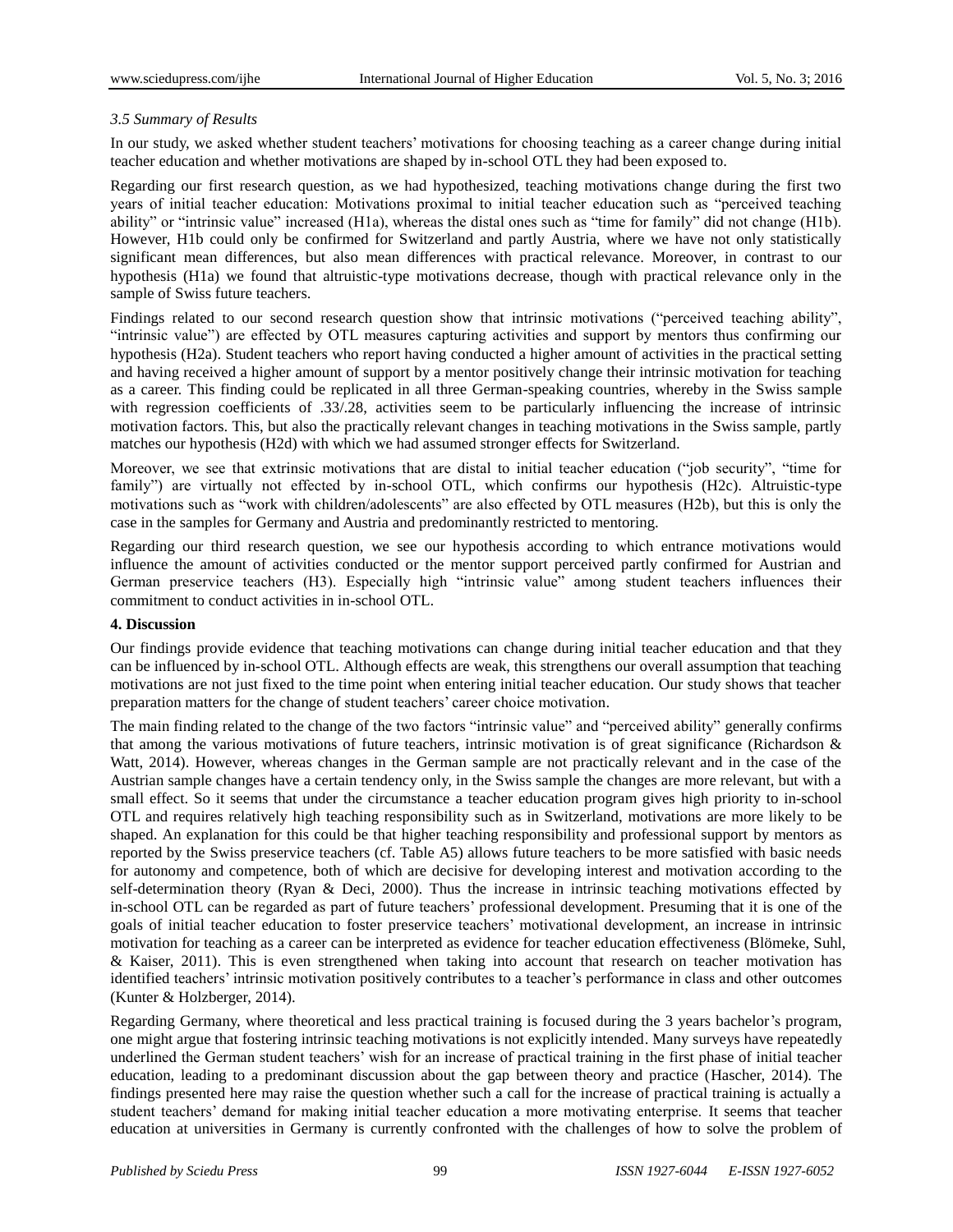integrating practice in the theoretical phase (Rothland & Boecker, 2015), which is also a challenge in other countries (Ball & Forzani, 2009).

Unexpectedly, in-school OTL did not increase altruistic-type motivations. Just to the contrary, a systematically decrease in such motivations could be observed by Swiss preservice teachers, who had come in contact with children or adolescents to the largest amount compared with preservice teachers in Austria and Germany. So the question arises whether those teaching motivations of future teachers that have already been judged to be as unrealistic and illusionary in the literature (Watt & Richardson, 2008) become more realistic and tend to be less subject to social desirability. Moreover, the retreat of altruistic-type motivations might even be aligned to curricular goals of initial teacher education. Student teachers are required to change roles – from a former student role now to a role as a teacher. This may comprise to focus on typical vocational tasks and responsibilities of a teacher, to develop abilities to realistically judge on such tasks and responsibilities, and to draw a distance from the perception of teaching as a calling that often implies heavily overloaded and unrealistic expectations (Alexander, 2008). Now being confronted with the specific and concrete reality at school, now that they know much more about the serious duties and challenges of a teacher's everyday work, student teachers begin to draw a distance from their former global view of the teaching profession related to its significance in making a societal contribution. Instead, the more specific view of the teaching profession comes to the foreground – though with the advantage of comprising an increase in the specific interest in teaching (i.e., "intrinsic value", "perceived teaching ability"). The analysis of how in-school OTL differs across the three selected countries provides evidence that such role-taking was most likely required and fostered in the Swiss context of teacher education. Empirically, this is further strengthened by low stability and the lack of entrance characteristics influence in the Swiss sample (Figure 3).

Although our study brought about interesting findings, certain limitations have to be discussed as well. First, our study investigated teaching motivations at two time points. Although at T2 the majority of preservice teachers in Austria were in their last year of training before they would become fully certified, preservice teachers in Germany were not. It would be necessary to continue research and examine, for example, how teaching motivations may further change in the course of initial teacher education in Germany, where future teachers also enter the second practical phase with a heavy focus on teaching practice once they have finished their bachelor and master degree. On the basis of the findings presented here, one might argue that when they are exposed to in-school OTL similar to those of the Swiss future teachers reported here (see Tables A5 and A6), also German future teachers will increase their intrinsic teaching motivations to the extent of practical relevance. Second, as an innovative approach, our study linked measures of in-school OTL to teaching motivations. With the components of the OTL measures, it is possible to describe OTL in initial teacher education in the German-speaking countries. However, a much more detailed analysis could also be conducted, since teaching practice is a complex issue. In our mediation analysis, we aggregated four measures to one latent variable. Therefore, further research on how in-school OTL could be profoundly analyzed and measured seems to be necessary.

#### **5. Conclusion**

Numerous studies and reports of empirical teacher education research have investigated the question what motivates people to take on a career as a teacher. Teaching motivations are seen to be the first step into a teacher's professional career (Sinclair, 2008), but they are followed by role-taking when prospective teachers view their decision to become a teacher anew now from the perspective of someone who is actually becoming a teacher. This process bears the implication that teaching motivations are dynamic and part of future teachers' professionalization rather than fixed to the time point only when student teachers enter their program (Walkington, 2005). Teacher education programs are considered to influence future teachers' knowledge, skills, motivations, and attitudes, as research on the effectiveness of teacher education has conceptually worked out (Blömeke et al., 2011; Tatto et al., 2012). Since a person's interest for a specific vocation develops in association with preferred activities and by gaining experience in the relevant vocational field (Holland, 1997), in-school OTL are decisive for preservice teachers' further profiling of their teaching motivations. In-school OTL during teacher education vary across countries, as can be seen by the results of our comparison of bachelor's degree programs in the German-speaking countries (Bosse et al., 2012; Schwille et al., 2013). Moreover, findings also showed that teaching motivations are effected when compared in a sample with two time points, and there is variation that depends on the learning opportunities the preservice teacher had been being exposed to during their bachelor's program. Thus our conclusion is that in general it is worth extending research on teaching motivation by longitudinal research designs accounting for the dynamic of how future teachers' motivations may change and how their motivations are shaped by initial teacher education (cf. Opfer, 2014). Regarding our study, another two-year follow-up was conducted in 2015 thus measuring teaching motivations for the third time, when most of the Austrian and Swiss participants worked already as in-service teachers at school. How teaching motivations are transformed during the change from training into teaching will be another research question of our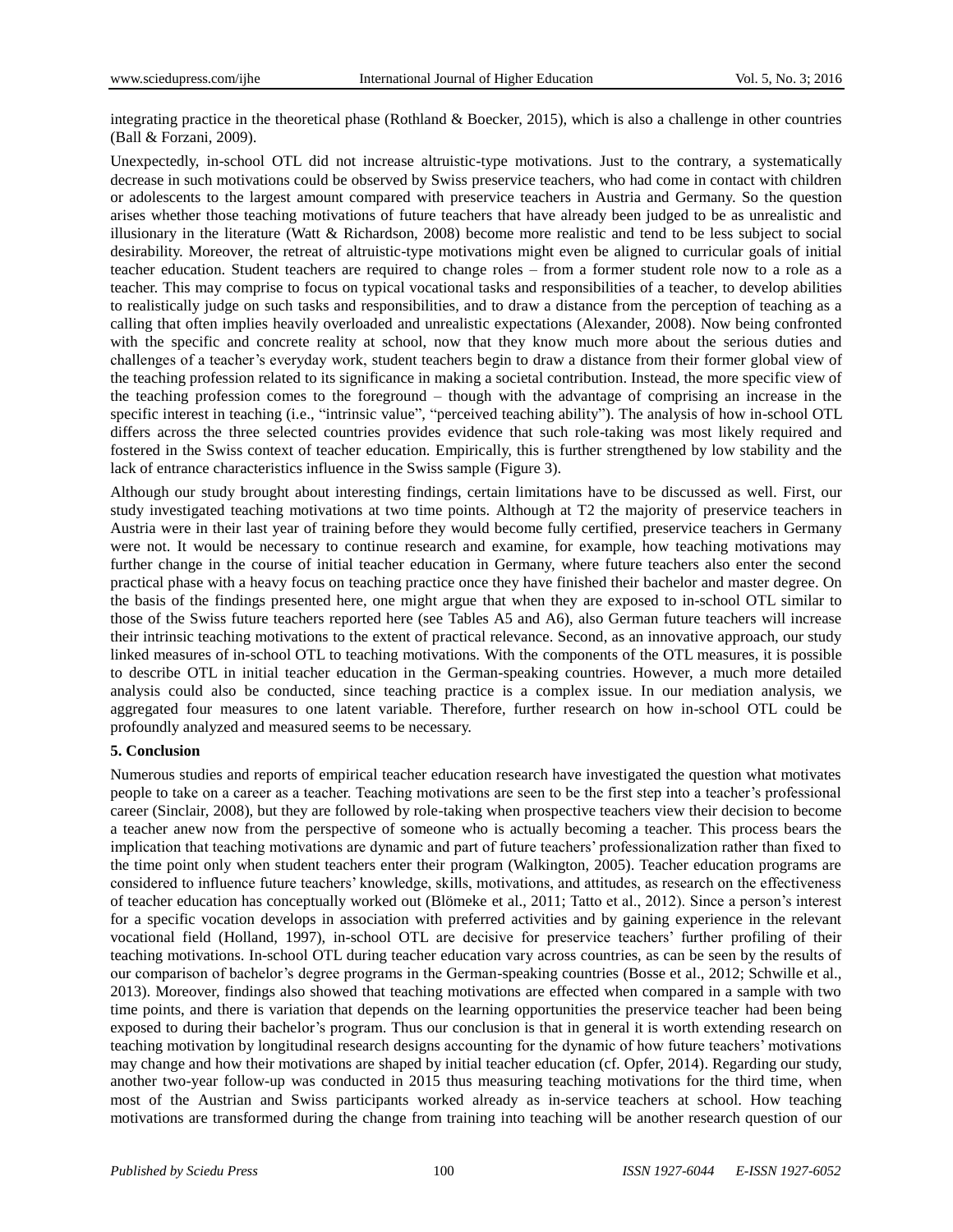study that will bring about further findings to the question of how teaching motivation may change and be influenced by experience gained in the specific vocational field.

#### **Declaration of Conflicting Interests**

The author(s) declared no potential conflicts of interests with respect to the authorship and/or publication of this article.

#### **Acknowledgments**

This publication was made possible by grant number W-13-2-003 and W-15-2-003 from the Rhine-Energy-Foundation Cologne (Rhein-Energie-Stiftung Köln). Its contents are solely the responsibility of the authors and do not necessarily represent the official views of the Rhine-Energy-Foundation Cologne (Rhein-Energie-Stiftung Köln).

### **References**

- Alexander, P.A. (2008). Charting the course for the teaching profession: The energizing and sustaining role of motivational forces. *Learning and Instruction, 18,* 483-491. http://dx.doi.org[/10.1016/j.learninstruc.2008.06.006](http://dx.doi.org/10.1016/j.learninstruc.2008.06.006)
- Arnold, K.-H. (2014). Unterrichtsversuche als allgemeindidaktische Lerngelegenheit: Eine vergleichende Curriculumsanalyse. In K.-H. Arnold, A. Gröschner, & T. Hascher (Eds.), *Schulpraktika in der Lehrerbildung. Theoretische Grundlagen, Konzeptionen, Prozesse und Effekte* (pp. 63-86). Münster: Waxmann.
- Arnold, K.-H., Hascher, T., Messner, R., Niggli, A., Patry, J.-L., & Rahm, S. (2011). *Empowerment durch Schulpraktika*. Bad Heilbrunn: Klinkhardt.
- Ball, D.L., & Forzani, F.M. (2009). The work of teaching and the challenge for teacher education. *Journal of Teacher Education, 60*(5), 497-511. http://dx.doi.org/10.1177/0022487109348479
- Blömeke, S. & Paine, L. (2008). Getting the fish out of the water: Considering benefits and problems of doing research on teacher education at an international level. *Teaching and Teacher Education, 24*, 2027-2037. http://dx.doi.org[/10.1016/j.tate.2008.05.006](http://dx.doi.org/10.1016/j.tate.2008.05.006)
- Blömeke, S., Suhl, U., & Kaiser, G. (2011). Teacher education effectiveness: Quality and equity of future primary teachers' mathematics and mathematics pedagogical content knowledge. *Journal of Teacher Education*, *62*(2), 154-171. http://dx.doi.org/10.1177/0022487110386798
- Bosse, D., Criblez, L., & Hascher, T. (Hrsg.) (2012). *Reform der Lehrerbildung in Deutschland, Österreich und der Schweiz. Teil 1: Analysen, Perspektiven und Forschung*. Immenhausen: Prolog.
- Brookhart, S. M., & Freeman, D. J. (1992). Characteristics of Entering Teacher Candidates. *Review of Educational Research, 62,* 37-60. http://dx.doi.org/10.3102/00346543062001037
- Caires, S., Almeida, L., & Vieira, D. (2012). Becoming a teacher: Student teachers' experiences and perceptions about teaching practice. *European Journal of Teacher Education*, *35*(2), 163-178. http://dx.doi.org/10.1080/02619768.2011.643395
- Clift, R. T., & Brady, P. (2005). Research on methods courses and field experiences. In M. Cochran-Smith & K. M. Zeichner (Eds.), Studying teacher education. the report of the AERA Panel on Research and Teacher Education (pp. 309-424). Mahwah, NJ: Erlbaum.
- Cohen, J. (1988). Statistical power analysis for the behavioral sciences (2nd ed.). Hillsdale, NJ: Lawrence Erlbaum Associates. http://www.jstor.org/stable/20182143
- Darling-Hammond, L., & Sykes, G. (2003). Wanted, A national teacher supply policy for education: The right way to meet the" highly qualified teacher" challenge. *education policy analysis archives*, *11*, 33.
- Darling-Hammond, L., Hammerness, K., with Grossman, P., Rust, F. & Shulman, L. (2005). The design of teacher education programs. In L. Darling-Hammond, & J. Bransford (Eds.) *Preparing teachers for a changing world: What teachers should learn and be able to do* (pp. 390-441). San Francisco, CA: Jossey-Bass. <http://dx.doi.org/10.14507/epaa.v11n33.2003>
- Ryan, R. M., & Deci, E. L. (2000). Self-determination theory and the facilitation of intrinsic motivation, social development, and well-being. *American Psychologist*, *55*(1), 68-78. [http://dx.doi.org/10.1037/0003-066X.55.1.68](http://psycnet.apa.org/doi/10.1037/0003-066X.55.1.68)
- Fokkens-Bruinsma, M., & Canrinus, E. T. (2012). The factors influencing teaching (FIT)-choice scale in a Dutch teacher education program. *Asia-Pacific Journal of Teacher Education*, *40*(3), 249-269. http://dx.doi.org /10.1080/1359866X.2012.700043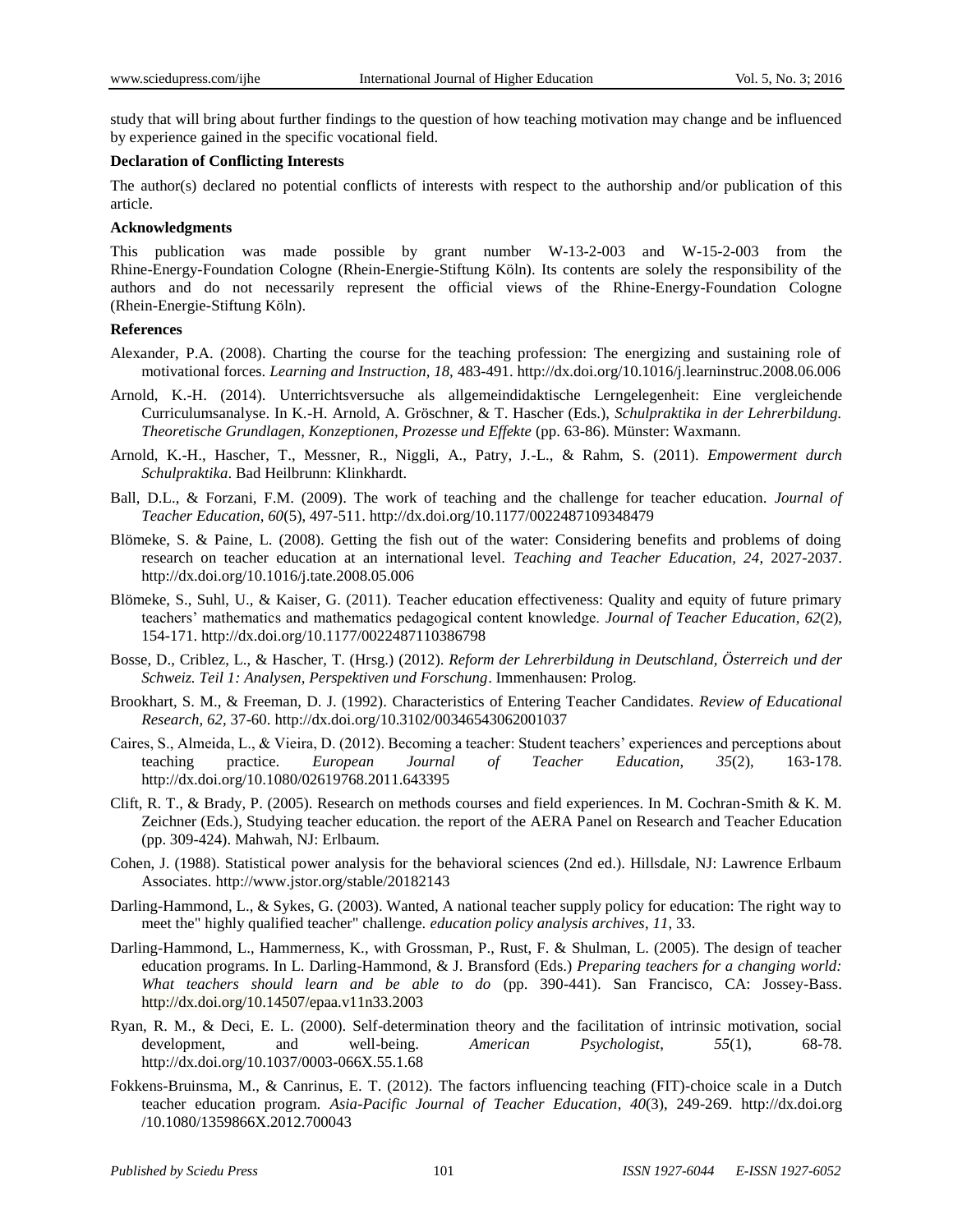- Ganzeboom, H. B., De Graaf, P. M., & Treiman, D. J. (1992). A standard international socio-economic index of occupational status. *Social science research*, *21*(1), 1-56.
- Hascher, T. (2014). Forschung zur Wirksamkeit der Lehrerbildung. In E. Terhart, H. Bennewitz & M. Rothland (Hrsg.), *Handbuch der Forschung zum Lehrerberuf* (S. 542-571, 2. überarb. und erw. Auflage). Münster: Waxmann.
- Hobson, A.J., Ashby, P., Malderez, A., & Tomlinson, P.D. (2009). Mentoring beginning teachers: What we know and what we don't. Teaching and Teacher Education, 25, 207-216. http://dx.doi.org [/10.1016/j.tate.2008.09.001](http://dx.doi.org/10.1016/j.tate.2008.09.001)
- Holland, J. L. (1997). *Making vocational choices. A theory of vocational personalities and work environments* (3rd Ed.). Odessa, FL: Psychological Assessment Ressources.
- König, J., & Klemenz, S. (2015). Der Erwerb von pädagogischem Wissen bei angehenden Lehrkräften in unterschiedlichen Ausbildungskontexten: Zur Wirksamkeit der Lehrerausbildung in Deutschland und Österreich. *Zeitschrift für Erziehungswissenschaft, 18 (*2), 247-277. http://dx.doi.org/10.1007/s11618-015-0623-9
- König, J., Rothland, M., Darge, K., Lünnemann, M. & Tachtsoglou, S. (2013). Erfassung und Struktur berufswahlrelevanter Faktoren für die Lehrerausbildung und den Lehrerberuf in Deutschland, Österreich und der Schweiz. *Zeitschrift für Erziehungswissenschaft, 16* (3), 553-577. http://dx.doi.org/10.1007/s11618-013-0373-5
- König, J., Tachtsoglou, S., Darge, K. & Lünnemann, M. (2014). Zur Nutzung von Praxis: Modellierung und Validierung lernprozessbezogener Tätigkeiten von angehenden Lehrkräften im Rahmen ihrer schulpraktischen Ausbildung. *Zeitschrift für Bildungsforschung, 4* (1), 3-22*.* http://dx.doi.org/10.1007/s35834-013-0084-2
- Kunter, M., & Holzberger, D. (2014). Loving Teaching: Research on Teachers' Intrinsic Orientations. P.W. Richardson, S.A. Karabenick, & H.M.G. Watt (eds.), *Teacher Motivation. Theory and Practice* (pp. 83-99). New York: Routledge.
- Kyriacou, C., Hultgren, Å., & Stephens, P. (1999). Student teachers' motivation to become a secondary school teacher in England and Norway. *Teacher Development*, *3*(3), 373-381. http://dx.doi.org /10.1080/13664539900200087
- Lave, J. & Wenger, E. (1998). Communities of Practice: Learning, Meaning, and Identity: Cambridge University Press.
- Lin, E., Shi, Q, Ang, J., Zhang, S., & Hui, L. (2012). Initial motivations for teaching: comparison between preservice teachers. *Asia-Pacific Journal of Teacher Education*, *40*(3), 227-. http://dx.doi.org /10.1080/1359866X.2012.700047
- Lortie, D. (1975). Schoolteacher: A sociological study. Chicago: The University of Chicago Press.
- Mayr, J. & Rothland, M. (2013). Soll ich Lehrer/in werden? Anregungen zur Reflexion der Berufswahl [Should I become a teacher? Impulse on reflecting vocational choice]. In K. Zierer (ed.), *Leitfaden Schulpraktikum [Guidline school practicum]* (pp. 144-148). Berlin: Cornelsen.
- McDonnell, L.M. (1995). Opportunity to learn as a research concept and a policy instrument. *Educational Evaluation and Policy Analysis, 17*(3), 305-322. http://dx.doi.org /10.3102/01623737017003305
- Moran, A., Kilpatrick, R., Abbott, L., Dallatt, J., & McClune, B. (2001). Training to teach: Motivating factors and implications for recruitment. *Evaluation and Research in Education*, *15*, 17–32. http://dx.doi.org /10.1080/09500790108666980
- Muthén, B.O., & Muthén, L.K. (1998-2010). Mplus (Version 4.2) [Computer software]. Los Angeles, CA.
- Nauta, M.M. (2010). The Development, Evolution, and Status of Holland's Theory of Vovational Personalities: Reflections and Future Directions for Counseling Psychology. *Journal of Counseling Psychology, 57,* 11-22.
- Opfer, V.D. (2014). Teacher Career Trajectories. In P.W. Richardson, S.A. Karabenick, H.M.G. Watt (eds.), *Teacher Motivation. Theory and Practice* (pp. 214-226). New York: Routledge.
- Putnam, R.T., & Borko, H. (2000). What do new views of knowledge and thinking have to say about research on teacher learning? *Educational researcher*, 4-15. http://www.jstor.org/stable/1176586
- Richardson, P.W., & Watt, H.M.G. (2010). Current and future directions in teacher motivation research. In T.C. Urdan & S.A. Karabenick (Eds.), *The decade ahead: Applications and contexts of motivation and achievement*  (Advances in motivation and achievement, Volume 16B, pp. 139–173). Bingley: Emerald
- Richardson, P.W., Karabenick, S.A., Watt, H.M.G. (Eds.) (2014). *Teacher Motivation. Theory and Practice*. New York: Routledge.